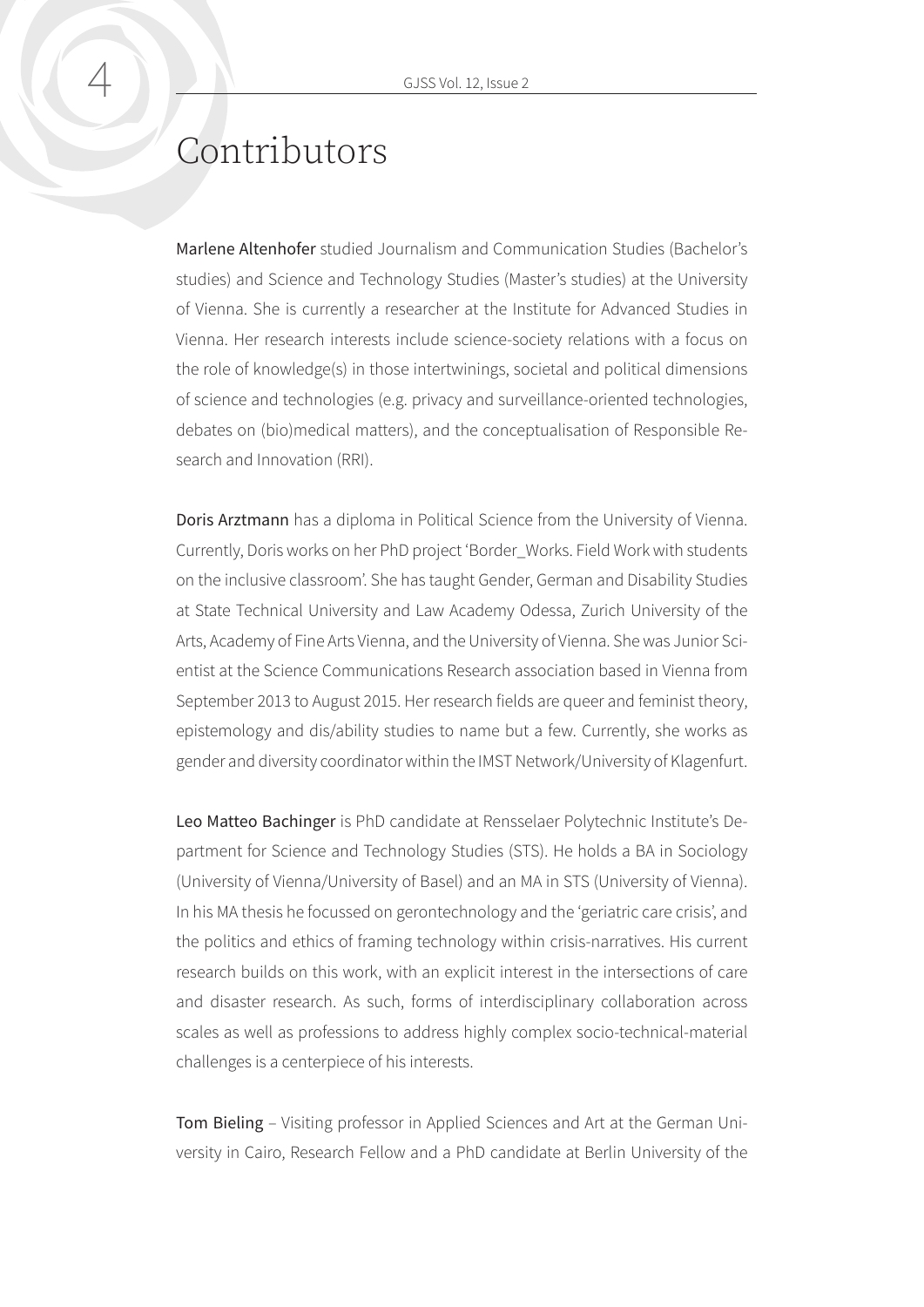Contributors 5

Arts (Design Research Lab). Author of the book 'Gender Puppets'. Chief-Editor at Designabilities.org and Co-Founder of the Design Research Network. [www.tombieling.com](http://www.tombieling.com)

Chiara Carrozza is research fellow at the Centre for Social Studies (CES) of the University of Coimbra. She holds a PhD in Political Science from the University of Turin (Italy). She is interested and engaged in research about the role of expertise in decision-making, research policies and practices, digital sociology [\(http://ces.uc.pt/](http://ces.uc.pt/investigadores/cv/chiara_carrozza.php) [investigadores/cv/chiara\\_carrozza.php\)](http://ces.uc.pt/investigadores/cv/chiara_carrozza.php). She was principal investigator (2014– 2015) of 'The importance of being digital', a research project about digital academic practices and research methods (<http://bedigital.hypotheses.org/>).

Boka En has dabbled in, among other things, Gender & Sexuality Studies, Science and Technology Studies and applied existence. Hoping to do some good for the world, they occupy themselves with various kinds of relationships, including relationships between art, academia and activism; interpersonal and human/nonhuman relationships; and their own personal relationships to the world and the people in it. Having received a Master's in Gender & Sexuality Studies from Birkbeck, University of London, they are currently completing a second Master's at the Department of Science & Technology Studies at the University of Vienna.

Benedict Endler is a Vienna-based artist trying to explore the intersection between the artistic and the scientific field. He works with multiple media, such as theatre, film and installations to create tangible situations that reflect the social contingency of 'scientific facts' and their changing roles in the way we perceive reality. He currently focuses on the topic of digital humanities and their use in translating text-based scientific practices into a participatory and visually accessible form of discourse.

Jasmin Engelhart is a Master's student in Science and Technology Studies at the University of Vienna where she is currently writing her thesis on adverse drug reaction reporting in Austria. She also works as a research assistant for an ERC starter grant application about translational medicine at the Department of Science and Technology Studies and investigates a science communication initiative for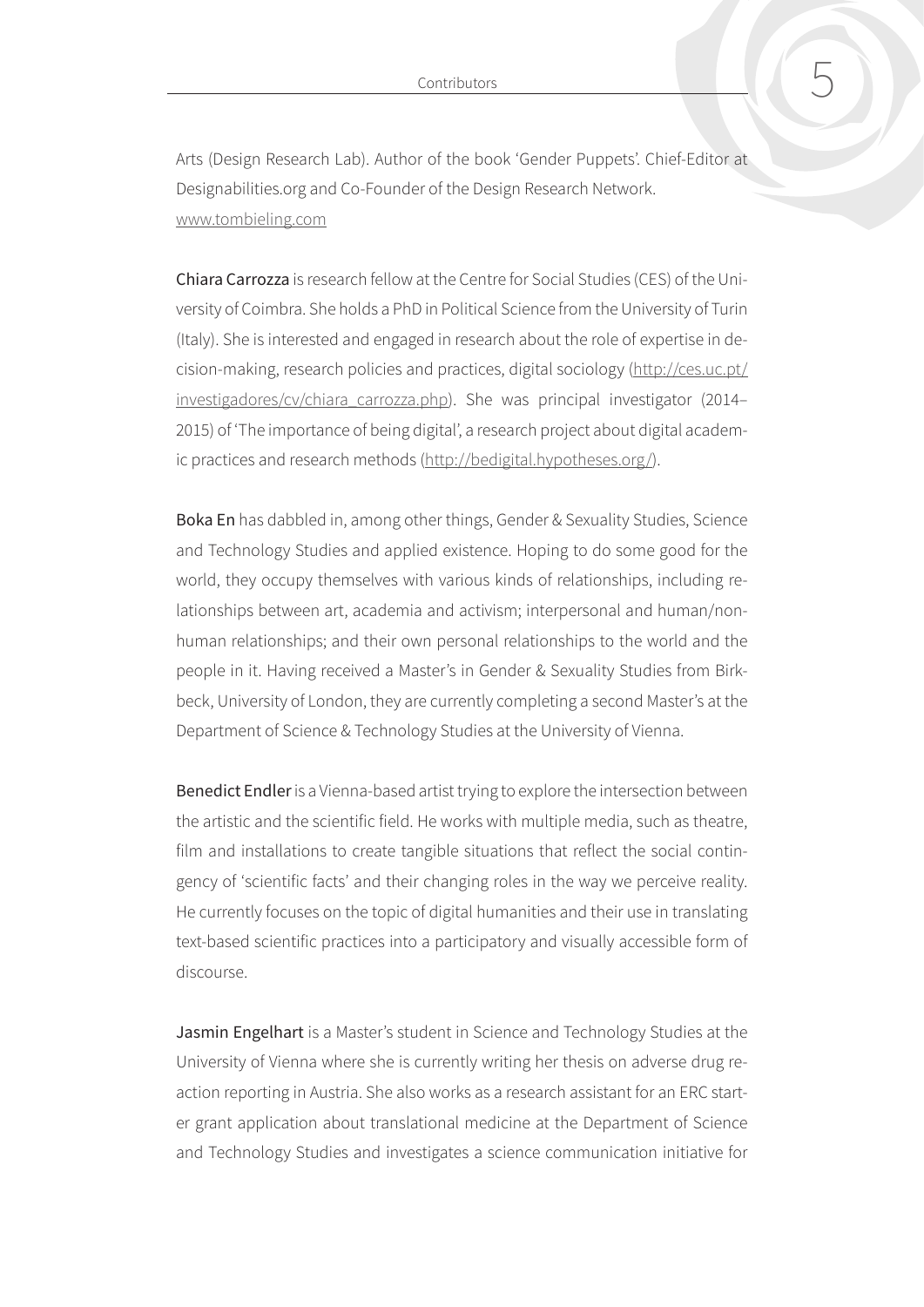the Austrian Council for Research and Development. Besides her interest in science-society relations she is passionate about music, dancing, and creating spaces for learning and exchange without fear.

Andrea Gaspar is an anthropologist and currently a lecturer at the University of Coimbra, Portugal. She holds a PhD in Social Anthropology from the University of Manchester (UK), with a thesis based in her ethnographic fieldwork among interaction designers in Italy. Andrea is interested in creativity, innovation processes and the collaborations between anthropology and design. She worked as a research assistant in a project about academic digital practices ('The importance of being digital'), coordinated by Dr Chiara Carrozza (CES-UC).

Matilde Igual Capdevila is an architect and artist from Valencia, Spain. Her works combine spatial installations, story-telling, collected obvservations and drawings. Lately she has been exploring future scenarios, everyday life and public spaces. The fields of her research/practice are diverse and vary depending on the opportunities at hand, however the same question motivates them: how can we live better together? After completing her studies of Architecture at the Polytechnic University of Valencia and graduating with a MA in Art&Science at the University for Applied Arts in Vienna, she is currently unemployed.

Gesche Joost – Professor for Design Research at Berlin University of the Arts; Head of the Design Research Lab. Chairwoman of DGTF e.V. [German Society for Design Theory and Research] and board member of Technologiestiftung Berlin. In 2014 she was appointed as a Digital Champion for the EU commission, where her priorities are to improve and enhance diversity in the digital society and an open internet. [www.drlab.org](http://www.drlab.org)

Andrea\* Ida Malkah Klaura ([jackie@diebin.at\)](mailto:jackie@diebin.at) or, in real life mostly "jackie", got a BSc in Technical Computer Science at the Vienna University of Technology, to later do an MA in Science & Technology Studies at the University of Vienna. Ze's mostly doing non-academic, activist work, like keeping the IT infrastructure of a Viennese free radio station running. Sometimes ze does workshops or lectures or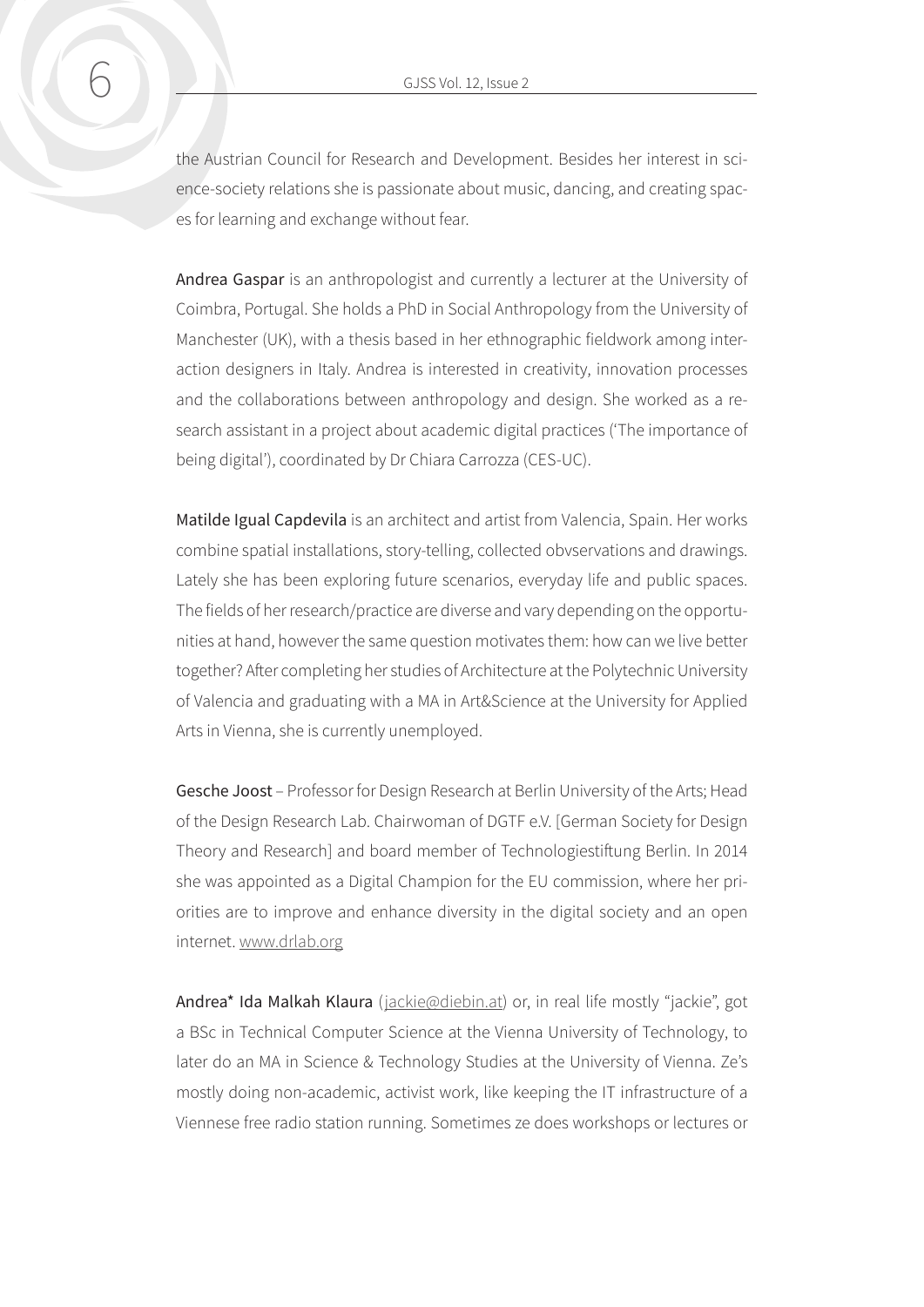writes papers in areas somewhere between feminist technoscience, participatory education and activism.

Tiago Martins – Researcher and creative technologist at Berlin University of the Arts (Design Research Lab). Lecturer in Programming, Physical Computing and Game Design at the University of Arts and Industrial Design in Linz (Austria).

Victoria Neumann is currently finishing her Master's degree at the University of Vienna, Department of Science and Technology Studies, where she also currently works as a research assistant. She holds a BA in Political Science, Cultural Anthropology and European Ethnology from the Goethe University in Frankfurt, Germany. Her research interests include social theories of time and temporalities; genomic research, biopolitics and biocapitalism in a post-genomic age; as well as the intersections of digital data in the life sciences, bioweapons and perceptions of risks.

Nikolaus Pöchhacker is an STS scholar, sociologist and IT enthusiast. He holds a BA in Sociology and is in the process of finishing the Master's programme Science– Technology–Society at the University of Vienna. Currently he holds a position as research assistant at the Institute for Advanced Studies in Vienna. In his work he focuses on questions of Responsible Research and Innovation and the social and political dimensions of digital technologies, including algorithmic urbanism.

Mercedes Pöll, for this special issue, has ventured into writing about self-tracking, risk, and governmentality from a background that combines Gender, Sexuality, and Queer Studies, music performance, and a propensity for worrying. Their PhD thesis was concerned with the experiences of people in relationships without sex. Mercedes' writing, teaching, and current projects involve, among other things, various ways of relating; queer approaches, methodologies, and ethics in intimacies research; and tensions between identities and practices.

Angela Prendl holds a BA in Cultural and Social Anthropology and is currently completing her Master's degree at the Department of Science and Technology Studies (both University of Vienna). Her formal training and work as a graphic